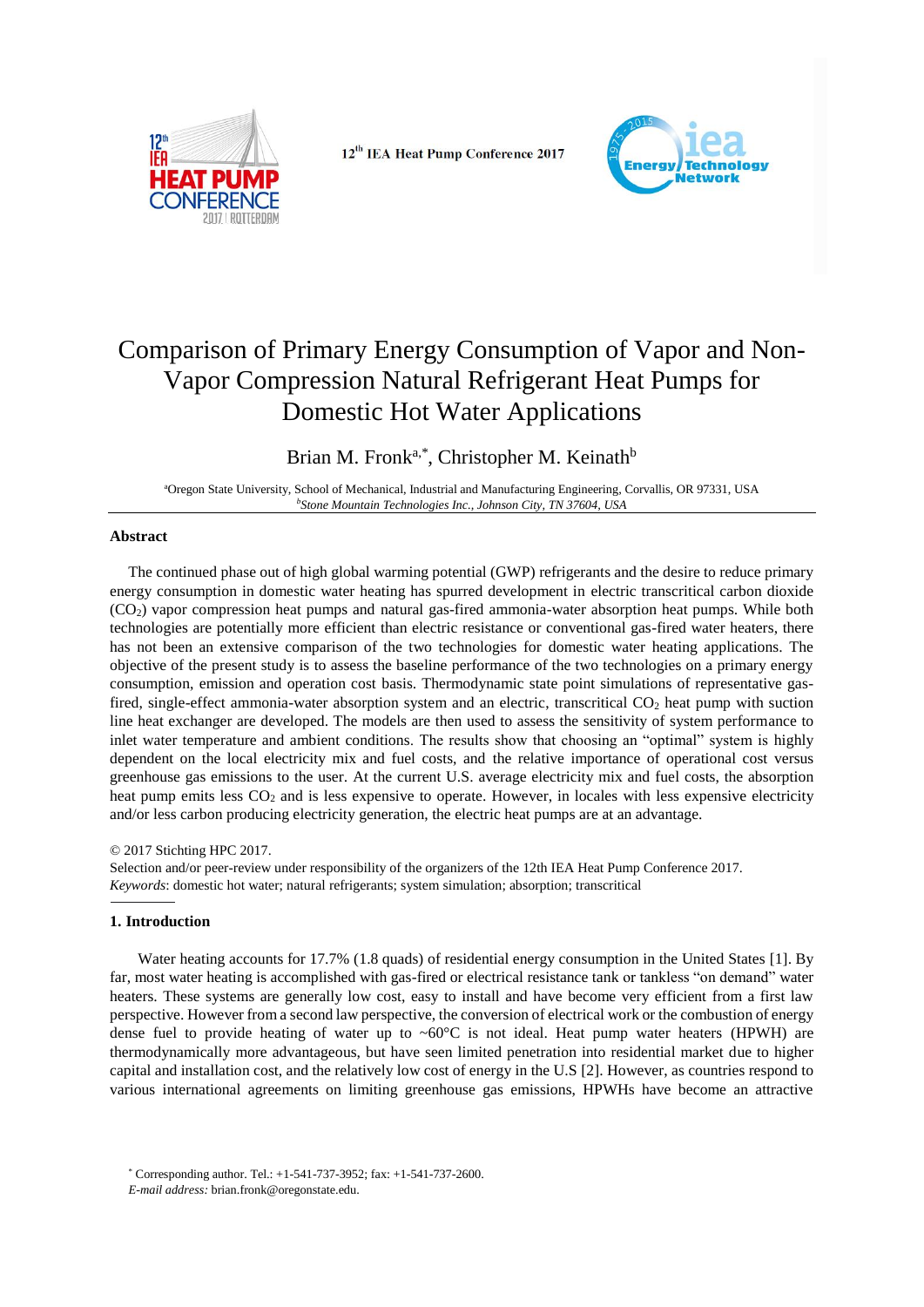technology for reducing primary energy consumption and carbon dioxide  $(CO<sub>2</sub>)$  emissions. Furthermore, as restriction of refrigerants with high global warming potential increases [3,4], HPWHs with low GWP working fluids are being sought as an alternative. Two technologies using natural refrigerants have gained traction in the residential sector. The first is electrically driven, vapor compression heat pump using carbon dioxide  $(CO<sub>2</sub>)$  as the working fluid. The second is a gas-fired, ammonia-water absorption heat pump system. In both systems the working fluids have no ozone depletion potential (ODP), and a GWP of 1 for CO<sub>2</sub>, and 0 for ammonia-water. Since the two systems operate using different cycles and different fuel sources, it can be difficult to fairly compare the performance of the two. Coefficients of performance (COP) of CO<sup>2</sup> heat pumps based on an electrical impact are generally > 3, while ammonia-water COPs based on gas input are typically from 1 to 2. However, it isn't useful to directly compare these numbers. In the present study, we develop simulation models of an absorption and vapor compression heat pump using natural refrigerants, and compare the performance on a basis of primary COP, CO<sup>2</sup> emission and operating cost.

## **2. Prior Work**

Starting in the mid-1990s, heat pumps using  $CO<sub>2</sub>$  as a working fluid have experienced a resurgence [5]. Unlike a conventional heat pump,  $CO<sub>2</sub>$  heat pumps operate as a transcritical cycle, that is, the high-side of the system is above the vapor/liquid dome. Thus, rather than a two-phase condensation process, heat is rejected via a nonisothermal gas cooling process. This non-isothermal glide is well suited to water-heating applications, where a high temperature lift is required [6,7]. Further, by matching the thermal capacitance rates, extremely compact gas coolers can be developed, reducing system cost [8,9]. Based on these advantages,  $CO<sub>2</sub>$  heat pumps have been commercialized, most notably the Japanese "Eco Cute" water heating system, which has over 4 million units installed. The Japanese units generally take advantage of time varying electricity rates to generate and store hot water at night, at temperatures higher  $(T = 90^{\circ}\text{C})$  than would be utilized in the household. Carbon dioxide heat pumps have also been the subject of much academic interest, including exploration of the possibility of simultaneously production of hot water and space heating or cooling, with reviews and issues discussed in [10– 12]. Despite the large body of work, CO<sub>2</sub> heat pumps have achieved very limited penetration in the U.S. residential market.

At the same time, there has been a renewed interest in absorption heat pumps. Investigations have ranged from fundamental studies to the development of systems for a range of applications. In the past 10 years, there has been significant developments relating to residential space (less than 25 kW) and water (less than 5kW) heating systems. The Heat4U program in the EU funded the development of an 18 kW absorption heat pump targeted for existing European residential buildings that had consortium of 14 partners that included Robur and Bosch [13]. The U.S. Department of Energy funded the development of a low-cost 23.5 kW absorption heat pump for building space heating [14]. Both projects highlighted the potential energy savings in residential applications of gas absorption heat pumps when compared to conventional furnaces and boilers. Garrabrant *et al.* [15,16] investigated and has continued the development of a residential capacity (3 kW) absorption heat pump water heater. This system is similar in look and function to that of commercially available vapor-compression heat pump water heaters and offers increased performance when compared to conventional gas-fired appliances. Results of field testing performed with the system developed by Garrabrant *et al.* was presented by Glanville [17] and showed that the systems could achieve greater than 50% energy savings compared to conventional gas water heaters.

#### **3. Model Development**

To compare the performance of the low GWP hot water heat pumps, three different simulation models were developed for a set of equivalent global system parameters (Table 1). All models were developed using the *Engineering Equation Solver* (EES) platform [18]. To facilitate comparison, all three models assumed systems with air-coupled evaporators and a hydronically coupled condenser/gas cooler. The absorption system also had a hydronically coupled absorber and flue gas heat exchanger. Models were developed for an absorption system with a constant hydronic circulation rate, a  $CO<sub>2</sub>$  heat pump with a constant hydronic circulation rate, and a  $CO<sub>2</sub>$  system with a variable hydronic circulation rate to maintain a 60°C water outlet temperature. To simplify the analysis in this investigation, we are neglecting the effect of a storage tank. It is assumed that the heated hydronic loop is coupled through a secondary heat exchanger to the domestic water, and that the hydronic loop outlet temperature is a surrogate for the domestic hot water temperature in our analysis. The developed baseline models were used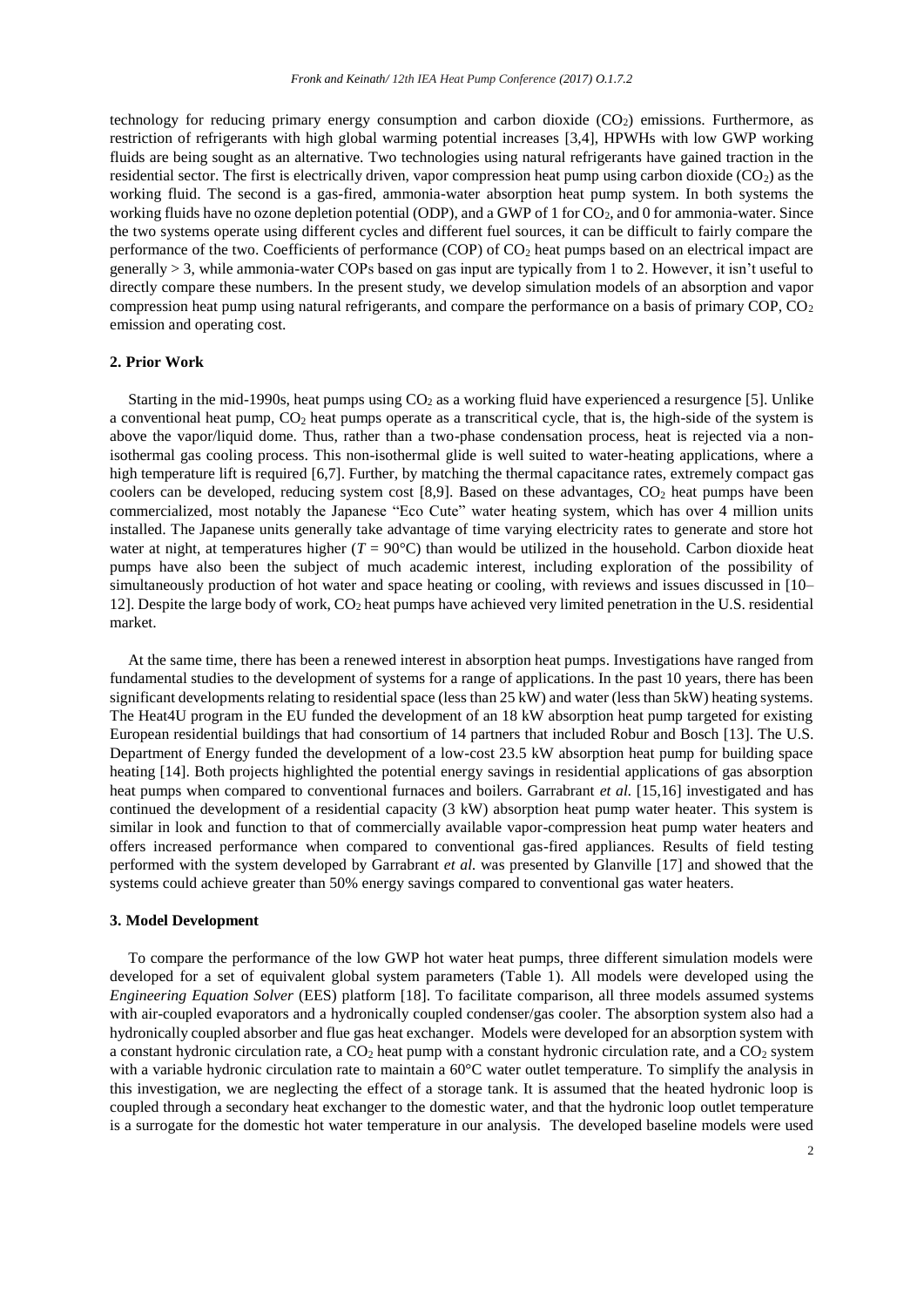to specify the heat exchanger overall conductance values (UA), pump power, and compressor power required to satisfy the desired heat duty and temperature lift from Table 1. The models were then used to evaluate and compare the performance of the systems at off-design ambient temperature and water inlet temperatures.

All three systems were designed to provide a nominal 2.9 kW of heating at an ambient temperature of 20°C. For the constant hydronic circulation systems, a temperature lift of 6.8 K with an inlet of 32.2°C was assumed for the baseline. These values were selected based on prior work performed by Garrabrant *et al.* [15] and commercially available heat pump water heating systems. The baseline water inlet temperature was selected to allow for heat exchanger UA values that were balanced for the range of water inlet temperatures experienced in a full heating cycle (15-60°C) without being oversized. The 20°C ambient was selected because that is the required temperature for the US Department of Energy UEF test procedure. The coupling water flow rate-temperature lift were selected based on coupling fluid flow rate optimization work performed by Garrabrant *et al.* [15]. For the variable flow system, a lift of 45 K with a water inlet of 15°C was specified. The constant flow systems are representative of a tank mounted heat pump water heater with recirculation pump, while the variable flow  $CO<sub>2</sub>$  system is representative of an Eco Cute type system with variable water pump control to maintain a constant hot water outlet temperature. Other global assumptions for the system models are as follows:

- Steady state operation
- Isenthalpic throttling processes
- Adiabatic heat exchangers (*i.e*., no heat loss/gain from ambient)
- Isobaric heat transfer/absorption/desorption processes

## *3.1. Ammonia-water heat pump model*

The gas-fired heat pump considered was a single-effect ammonia-water absorption heat pump water heater. Figure 1 is a cycle schematic of the system. The desorber is direct natural gas-fired and the heat of combustion is the main energy input to the system. Refrigerant is generated in the desorber and flows through the rectifier where water is selectively condensed before flowing through the typical refrigerant loop of a vapor-compression heat pump (condenser, suction line heat exchanger/refrigerant heat exchanger, expansion device and evaporator). Heat is exchanged with coupling water during the condensation of the refrigerant in the condenser. Heat is exchanged with ambient air during the evaporation of the refrigerant in the evaporator. Refrigerant exiting the refrigerant loop mixes with the dilute (ammonia weak) solution before entering the absorber where the refrigerant vapor is absorbed by the solution in an exothermic process. The heat of absorption is exchanged with the coupling water. The concentrated (ammonia rich) solution exiting the absorber is pumped to the high pressure side of the system where it recuperates heat in the rectifier and solution heat exchanger before entering the desorber. Dilute solution exiting the desorber exchanges heat with the concentrated solution and the flows through an expansion device from the high to low pressure side of the system. The solution then mixes with the refrigerant from the refrigerant loop. The combusted gas products exiting the desorber exchange heat with the coupling water in addition to the heat exchanged by the absorber and condenser.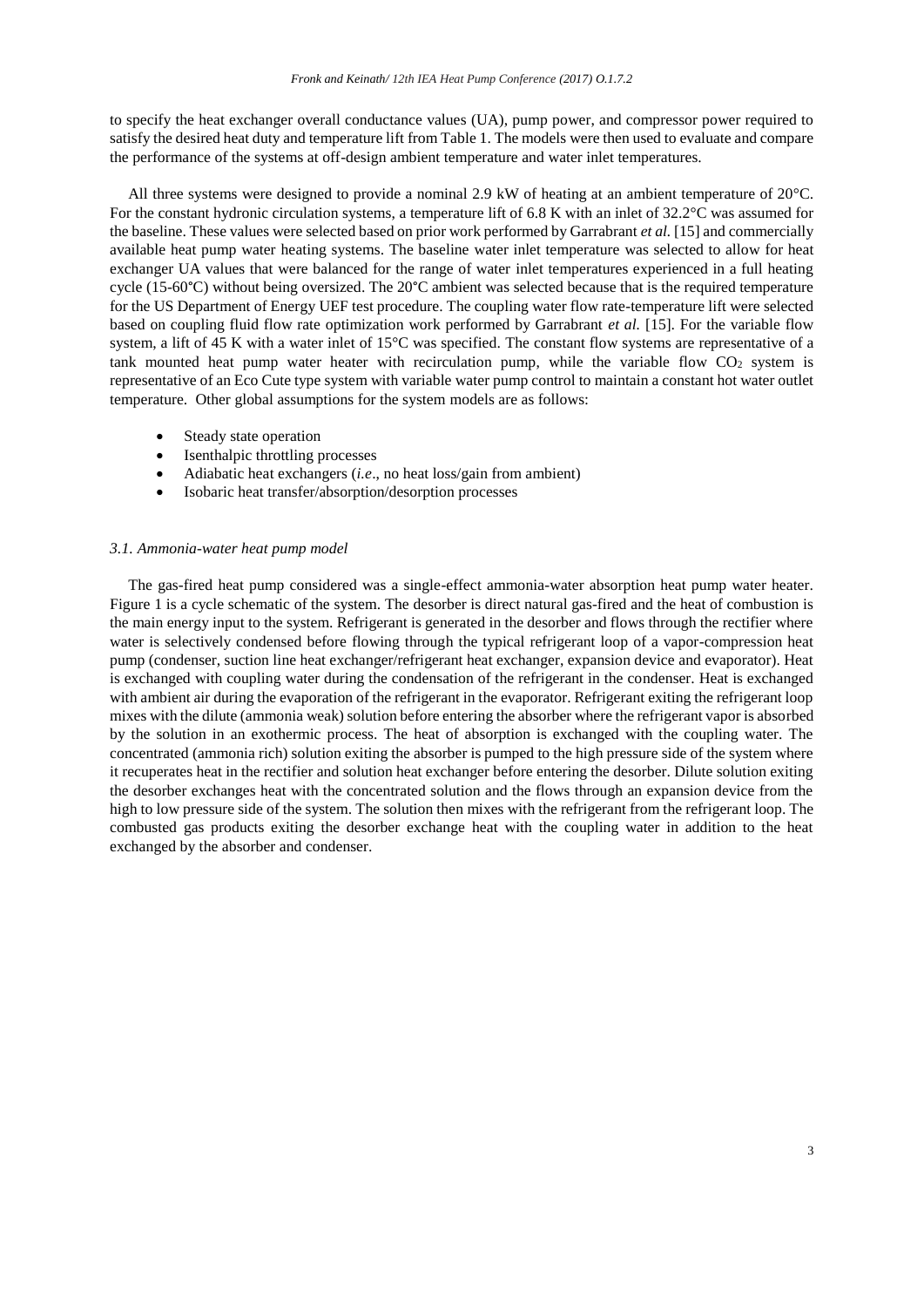*Fronk and Keinath/ 12th IEA Heat Pump Conference (2017) O.1.7.2*



The modeling was performed in steps similar to those outlined by Herold *et al.* [19]. Mass, species and energy conservation equations were applied for each component of the model and three independent properties were determined to fix ammonia-water state points at the inlet and outlet of each component. Vapor exiting the desorber and rectifier were assumed to be at saturation (quality of 1). Solution exiting the absorber, condenser and desorber, and reflux exiting the rectifier were assumed to be at saturation (quality of 0). Closest approach temperatures (Table 1) were initially assumed. Solution and refrigerant heat exchanger effectiveness of 95% were initially assumed. These assumed values allowed for the calculation of overall heat conductance values (UA) for each component.

The coupling fluid flow rate was assumed to be 0.101 kg/s at design inlet water and ambient temperatures of 32.2°C and 20°C, respectively. The coupling fluid flow was split between the absorber and condenser with 30% of the flow going to the condenser. At the baseline conditions, the higher heating value based gas supply rate was assumed to 1.95 kW and the auxiliary support systems were estimated to require 0.044 kW of electricity during system operation.

The overall conductance UA values were then locked and performance of the system was investigated over a range of ambient (-20 to 40°C) and coupling water (15 to 60°C) temperatures. Important baseline values are summarized in Table 2 at the conclusion of this section.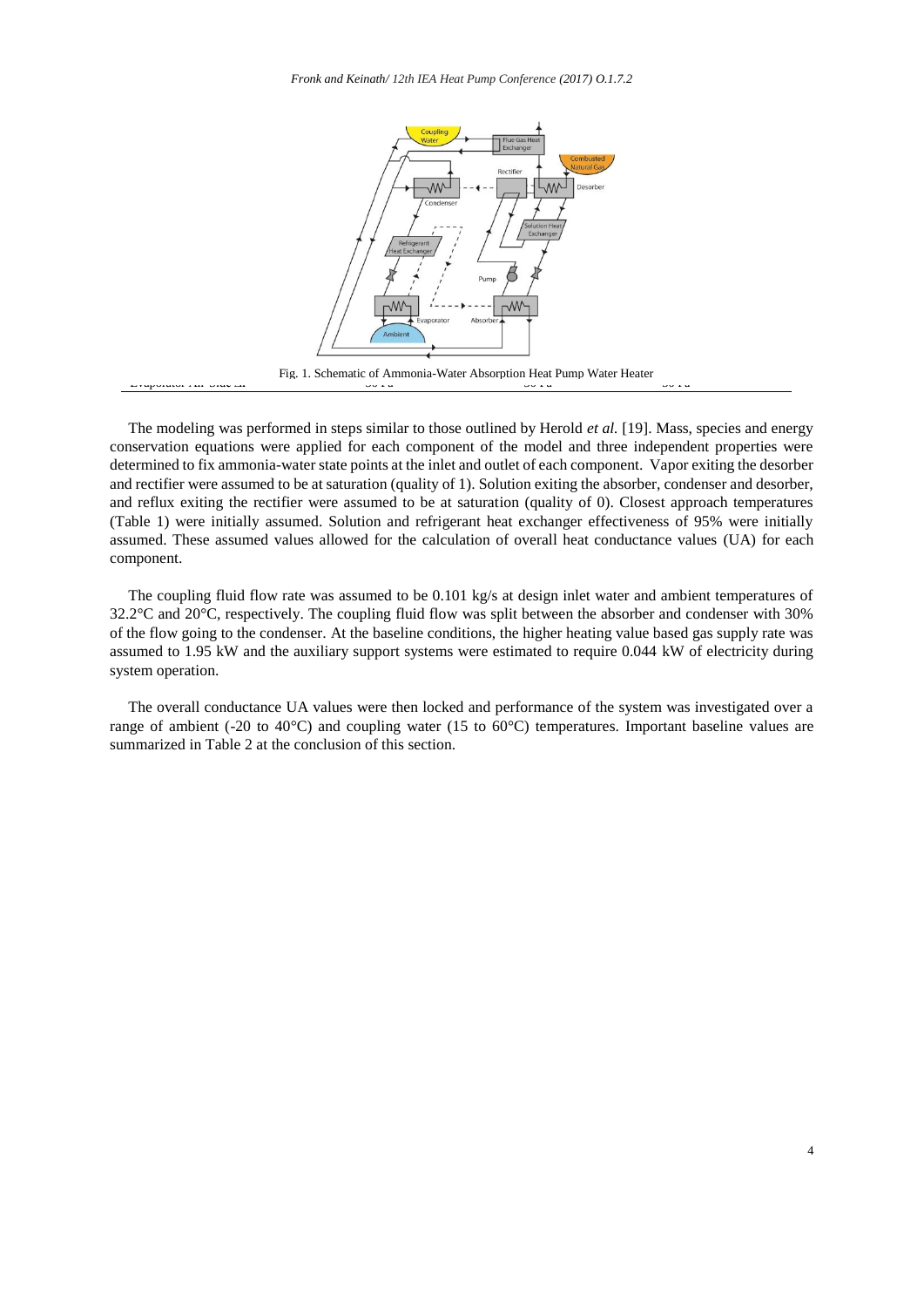

Fig. 3. Pressure-enthalpy Diagram of Baseline  $CO<sub>2</sub>$  Heat Pump Cycles

## *3.2. CO<sup>2</sup> heat pump model*

The  $CO<sub>2</sub>$  system under consideration is shown in Figure 2. The cycle consists of an air-coupled evaporator, hydronic coupled gas cooler and internal recuperative suction line heat exchanger. Water is heated at either a constant or variable flow rate through the gas cooler. Energy is transferred into the system through an air-coupled evaporator operating at a constant volumetric flow rate of 0.354  $\text{m}^3\text{/s}$  (750 ft<sup>3</sup>/min). The CO<sub>2</sub> baseline simulation models for the constant and variable hydronic flow were developed similar to the approach of Goodman *et al.* [7]. In each component, energy and mass balances were formulated. A constant compressor isentropic efficiency of 80% and a suction line heat exchanger effectiveness of 80% were assumed. The CO<sub>2</sub> gas cooler temperature was fixed according to the specified closest approach temperature of 4 K. Unlike a subcritical heat pump, the temperature and pressure of  $CO<sub>2</sub>$  in the gas cooler are independent of one another. Thus, another assumption is required to provide closure to the system. A high-side pressure of 172.4 bar (2500 psia) was assumed for all



Fig. 2. Schematic of CO<sup>2</sup> Vapor Compression Heat Pump Water Heater

simulations in the present study. While prior work has shown that an optimal high-side pressure can be determined for different CO<sup>2</sup> heat pump operating conditions [7], an optimization scheme was outside of the scope of the present work. These assumptions with the baseline conditions in Table 1 allowed the thermodynamic state point at the inlet and outlet of each component within the system to be calculated. A *P*-*h* diagram of the constant and variable flow systems at the baseline conditions is shown in Figure 3.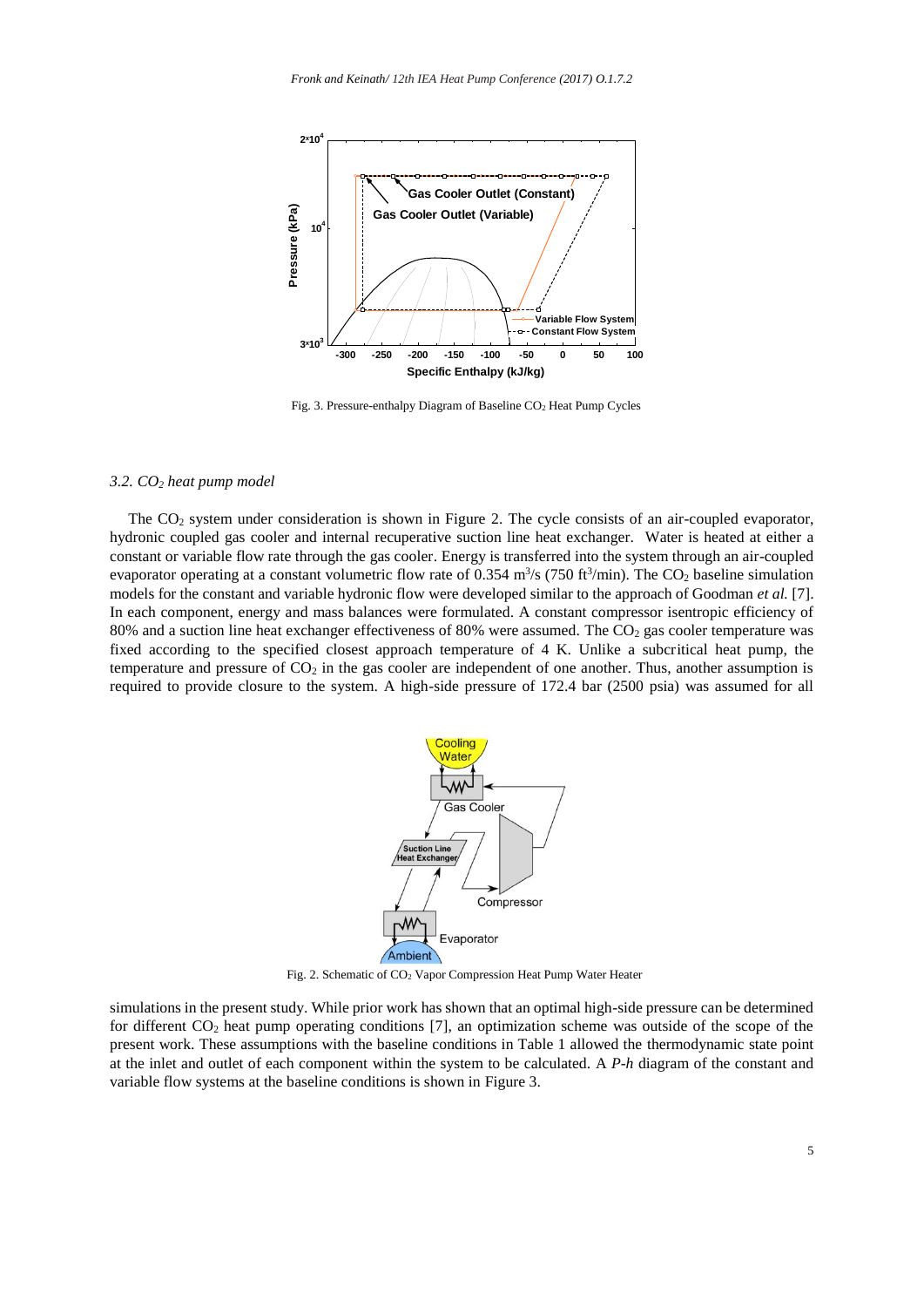#### *3.3. Baseline System Design*

A summary of the important heat exchanger UA values, and electrical and gas power input for the ammoniawater and  $CO<sub>2</sub>$  systems is provided in Table 2. As the heat transfer coefficients in the ammonia-water and  $CO<sub>2</sub>$ systems are substantially different, it is difficult draw substantive conclusions about the relative size of the heat exchangers by directly compare UA values alone. However, it is clear from a comparison of the CO<sub>2</sub> systems that the much larger temperature lift required in the variable flow system results in a larger required heat exchanger  $(i.e.,$  the gas cooler UA is greater). Further, it is also immediately evident that the  $CO<sub>2</sub>$  systems require much more electrical power input at baseline conditions. The effect of this on primary energy consumption and greenhouse gas emissions will be explored below.

## **4. Results and Discussion**

Using the baseline models developed in Section 3, a parametric investigation of the effect of changes in ambient temperature and water inlet temperature on primary system COP, CO<sub>2</sub> emissions and operational cost were considered. For this study, we considered a variation in ambient temperature from -20°C to 40°C. We also considered water inlet temperatures corresponding of (a) 15°C representative of a full tank recharge (b) 35°C corresponding to a response to a partial tank draw and (c) 50°C corresponding to recovery from standby losses. The final water temperature in all cases was  $60^{\circ}$ C, yielding lifts of 45 K, 25 K and 10 K for cases (a) – (c).

## *4.1. Primary COP comparison*

To provide a meaningful comparison between gas-fired and electrically driven systems, a primary COP based on *source energy* must be considered. To convert from the calculated site to source energy, all electrical power inputs are multiplied by a factor of 3.14, while gas inputs are multiplied by 1.05, as shown in Eqs. (1) and (2) for the absorption and electric heat pumps respective COPs. The factors provide a conversion between site-to-source energy for the United States [20]. That is, they represent the total of the energy consumed by the heat pump, and the energy required to generate and deliver that energy to the site. For electricity this includes losses due to generation and transmission, while for natural gas this includes storage, transport and delivery of fuel. It should be noted that the gas based calculations assume the use of the higher heating value of natural gas.

$$
COP_{\text{NH3/H2O}} = \frac{\dot{Q}_{\text{water}}}{3.14 \cdot (\dot{W}_{\text{fan}} + \dot{W}_{\text{pump}} + \dot{W}_{\text{blower}}) + 1.05 \cdot (\dot{Q}_{\text{gas}})}
$$
(1)

$$
COP_{\text{CO2}} = \frac{\dot{Q}_{water}}{3.14 \cdot (\dot{W}_{fan} + \dot{W}_{comp})}
$$
 (2)

For the constant flow rate absorption and  $CO<sub>2</sub>$  systems, the average COP to heat the water from the initial temperature to the final temperature of 60°C was calculated by averaging the performance of each system at the initial water inlet temperature with performance of the system when providing an outlet water temperature of 60°C. This approach was used to represent the overall heating performance of the constant flow rate systems for each lift

| Parameter                                    | <b>Absorption Constant Flow</b> | CO <sub>2</sub> Constant Flow | $CO2$ Variable Flow |
|----------------------------------------------|---------------------------------|-------------------------------|---------------------|
| UA Condenser/Gas Cooler                      | $0.1765$ kW/K                   | $0.0793$ kW/K                 | $0.1117$ kW/K       |
| <b>UA</b> Evaporator                         | $0.3565$ kW/K                   | $0.2168$ kW/K                 | $0.2273$ kW/K       |
| $\dot{Q}_{evap}$                             | 1.211 kW                        | 1.978 kW                      | $2.10 \text{ kW}$   |
| $\dot{\mathcal{Q}}_{\scriptscriptstyle gas}$ | 1.948 kW                        |                               | ۰                   |
| $\dot{W}_{\scriptscriptstyle{fan}}$          | $0.021$ kW                      | $0.031$ kW                    | $0.031$ kW          |
| W<br>pump                                    | $0.012$ kW                      |                               |                     |
| $\dot{W_{\scriptscriptstyle blower}}$        | $0.011$ kW                      | -                             | -                   |
| Ŵ<br>comp                                    |                                 | $0.922$ kW                    | $0.799$ kW          |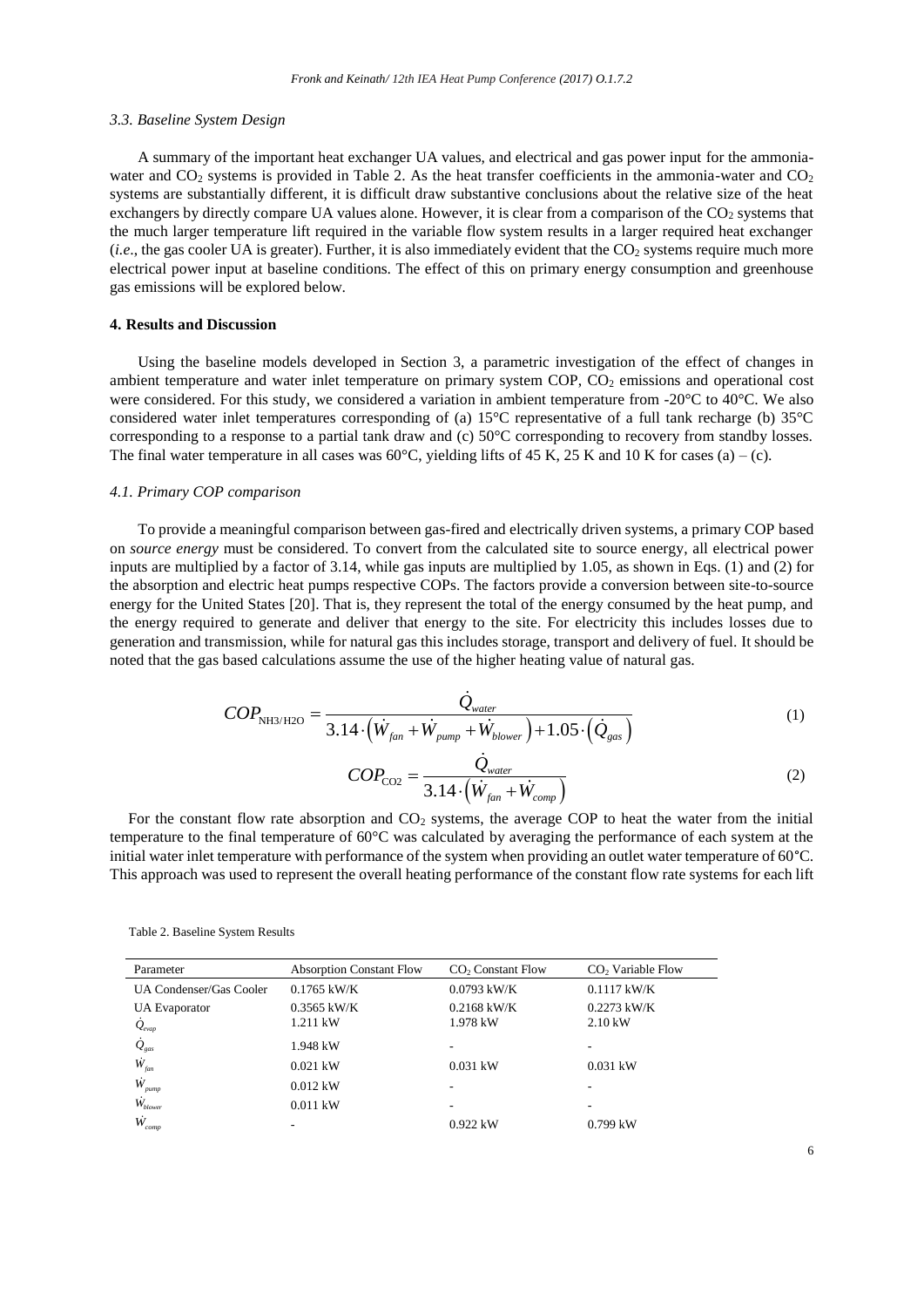

Fig. 4. Comparison of Primary COP at Varying Ambient Temperatures and Inlet Water Flow Rates for Gas-fired and Electric HPWH

because it approximates performance of the water being heated in a continuous process where the outlet water temperature in constantly increasing to 60°C. For the variable flow system, a single COP value for each water inlet temperature was calculated, assuming a fixed outlet temperature of 60°C. The results are shown in Figure 4.

Figure 4 shows that the gas-fired absorption heat pump has a higher primary COP for all conditions than either of the electric CO<sup>2</sup> heat pumps by approximately 35%, 44% and 52% for lifts of 10 K, 25 K and 45 K, respectively (compared to variable flow  $CO<sub>2</sub>$  heat pump). The absorption heat pump shows particularly superior performance at low ambient temperatures. As ambient decreases, the evaporator heat duty for both heat pump types decrease, and they approach the limit of 100% gas-fired and 100% electric resistance water heating systems.

Of the two  $CO<sub>2</sub>$  configurations, the variable flow configuration had higher COP than the constant flow configuration over the range of conditions. As can be concluded from the  $P-h$  diagram in Figure 3,  $CO<sub>2</sub>$  heat pumps are particularly sensitive to the gas cooler water inlet temperature. As the water inlet temperature increases, the gas cooler CO<sup>2</sup> outlet temperature also increases, which leads to a direct decrease in the available cooling capacity (*e.g*., energy harvested from ambient), for an equivalent compressor power. This leads to a sharp decrease in COP. Thus, it is desirable to minimize the gas cooler water inlet temperature as much as possible, as in the variable speed case where recirculation with progressively hotter water is not necessary. The variable flow system is likely to experience increased inlet water temperatures as it nears completion of its heating cycle. The impact of this will reduce overall performance but is beyond the scope of this study.

The results in Figure 4 are based on the average source-site ratios conversion factors for the United States as reported by the U.S. Environmental Protection Agency [20]. For the U.S., the source-site ratio of 3.14 for electric power is based on an electric production mix of 66% fossil fuel, 21% nuclear and 13% renewable (including hydropower). Figure 5 shows the source-site ratio for electricity that would be required for the gas absorption heat pump and electric  $CO<sub>2</sub>$  heat pump (variable flow) to have an equivalent primary COP. This analysis assumes a constant 1.05 source-site ratio for natural gas, and also factors in the small electrical consumption of the absorption heat pumps. Figure 5 also shows that while the electric CO<sub>2</sub> heat pump has worse performance on a primary COP basis in the U.S., it would fare better in Canada, which has a source-site ratio of 2.05 [20]. In fact, at ambient greater than 10°C the electric (with variable flow) would outperform the gas-fired system for all temperature lifts in Canada. For a  $CO<sub>2</sub>$  heat pump with constant hydronic flow, the transition ambient increases to approximately 15°C. Thus, as the electricity grid mix changes, the competitiveness of electric based systems on a primary COP basis increases with the penetration of renewables.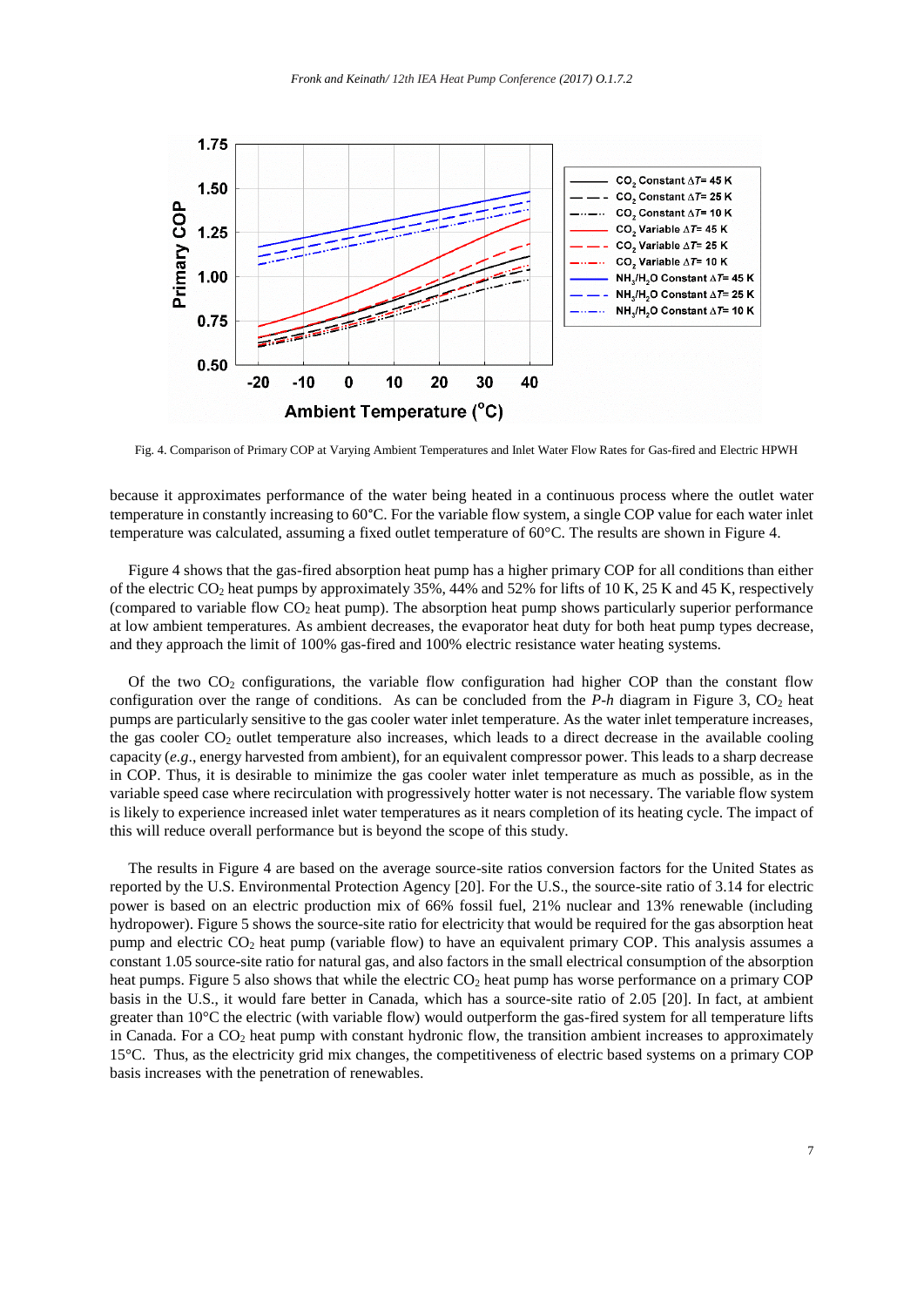

Fig. 6. Comparison of CO<sub>2</sub> Emissions of Gas-fired and Electric HPWHs Ambient of 20°C and a Temperature Lift of 45 K.

Fig. 5. Required Source-site Ratio for the Primary COP of the Gas-fired Absorption Heat Pump and Electric CO<sub>2</sub> Heat Pump with (a) Variable Hydronic Flow and (b) Constant Hydronic Flow to be Equal as a Function of Ambient Temperature and Temperature Lift.

## *4.2. Emission and economic comparison*

Like primary COP, the greenhouse gas emissions and cost per unit of water heating is expected to vary with location. Figures 6 and 7 show the CO<sub>2</sub> emissions and fuel/electric cost per hour of operation, respectively, at an ambient of 20°C and a temperature lift of 45 K. Emissions (on a kg of CO<sub>2</sub> production per kWh of water heating) [21] and operational cost are evaluated for the U.S. states of Oregon, and Tennessee, and for the U.S. national average [22].

Oregon is located in the Pacific Northwest of the United States and obtains nearly 73% of its electricity from renewable resources [23], primarily hydropower, yielding  $0.302$  kg  $CO<sub>2</sub>/kWh$  of electricity. Tennessee, located in the American Southeast, has obtains 60% of its electricity from coal and natural gas [24], resulting in an average of 0.607 kg CO2/kWh. Thus, the electric based systems have about half the greenhouse gas emission in Oregon compared to Tennessee. The  $CO<sub>2</sub>$  generated per kWh of natural gas is estimated as  $0.181 \text{ kg/kWh}$ . Thus, in Oregon, the electric heat pumps have the best performance on an emissions basis, while in Tennessee and in the U.S. on average, the gas-fired absorption heat pump emits less  $CO<sub>2</sub>$  per unit of water heating. As was noted above, as the electrical mix continues to undergo decarbonization, the emissions of the electric based systems will drop.

Figure 7 shows the cost of electricity and natural gas per kWh of water heating for Oregon, Tennessee, and the U.S. average at an ambient of 20°C and a temperature lift of 45 K. The cost of electricity in Oregon and Tennessee (10.35 and 10.05 cents/kWh [22], respectively) are both below the U.S. average of 12.3 cents/kWh. At the same time, a recent increase in residential natural gas prices have pushed prices to an U.S. average of \$17.62 per 1000 ft<sup>3</sup> as of August 2016 [25]. This results in the absorption heat pump being more expensive to operate for an equivalent heating duty in Oregon and Tennessee. At the U.S. average electricity and gas prices, the absorption heat pump is cheaper to operate compared to the constant flow  $CO<sub>2</sub>$  heat pump. However, the variable speed system is slightly cheaper than the absorption heat pump.

## *4.3. Other HPWH considerations*

This evaluation has highlighted the performance and potential of electric and gas fired heat pumps using natural refrigerants. Both offer substantial energy, operating cost and  $CO<sub>2</sub>$  emissions reductions when compared to conventional electric and gas water heating systems. However, it should be noted that the performance results of these systems are idealized. Implementation of these systems and integration with a hot water storage tank adds another layer of complexity that was not explored as part of this study. How the heat pump system is coupled to the water storage tank can have a significant impact on performance (additional thermodynamic limitations, impact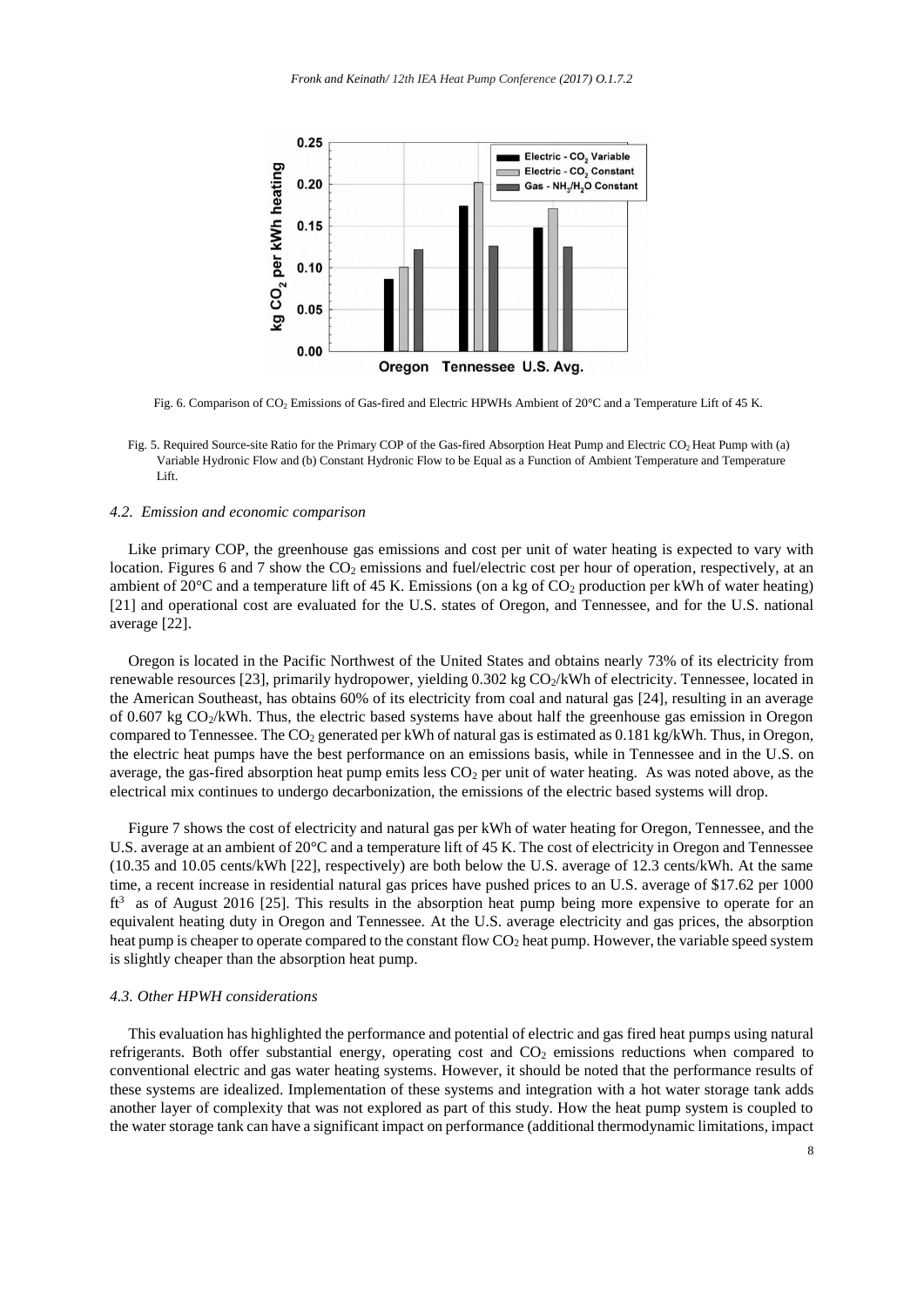of mixing within the tank, and electrical use) and could cause results to shift slightly. Capital cost and potential for consumer adoption will also impact design of these systems.

Installation location and its impact on heat pump performance were investigated by varying the ambient temperature when establishing performance curves of each heat pump. Expanding this to a seasonal performance outside of the 20°C ambient design case would be a next step and allow for refined estimations of energy use, CO2 emissions and operating cost. The installation location of water heaters can vary significantly (climate region, conditioned or semi-conditioned space and other factors). Impact on the temperature of the installed space is another consideration. The absorption heat pump will provide cooling to the surroundings at a nominal rate of 1 kW while the vapor compression heat pump will nominally provide 2.5 kW of cooling. Depending on the installation and climate locations this could have a positive or negative impact on the surrounding space.

Consumer adoption is critical to the success of the heat pump water technologies. Water heating is a challenging market because units are only replaced when they fail which is typically 10 to 15 years and energy efficiency is not always a priority. Electric heat pump water heaters (synthetic and natural refrigerant) are commercially available but adoption has been below market expectation. Absorption heat pumps are only commercially available for larger capacity applications and market adoption of a water heating specific unit is uncertain. The continued advancement of cost-effective heat pump technologies in combination with higher efficiency regulations will improve the adoption of these technologies over the next 10 to 20 years.

## **5. Conclusions**

In this study we developed thermodynamic simulation models for a gas-fired ammonia-water single effect absorption system and an electric  $CO<sub>2</sub>$  heat pump for domestic hot water production. The systems both had an aircoupled evaporator and hydronically coupled condenser/gas cooler. For the CO<sub>2</sub> system, we considered a variable and constant water flow configuration, while a constant water flow was assumed for the absorption system. Each system was sized to provide 2.9 kW of water heating at a baseline condition with the same set of global assumptions. The performance of the baseline systems were then parametrically investigated for a range of ambient temperature and water temperature lifts. Each system was compared on a basis of primary  $COP$ ,  $CO<sub>2</sub>$  emissions and cost per equivalent heat duty.

The results indicate that deciding which system is "best" is highly dependent on the local electricity generation mix, and electricity and fuel costs. For the current U.S. electric generation mix, the gas-fired absorption heat pump had a higher primary COP than the CO<sub>2</sub> heat pumps for all ambient temperatures and water temperature lifts. However, if we consider the Canadian electric mix (with a lower source-to-site ratio), the electric heat pump became more competitive. Similarly, greenhouse gas emissions are highly dependent on the local mix. In the present study, we show that in the state of Oregon (with high percentage of low carbon power generation), the electric heat pumps emit less  $CO<sub>2</sub>$  per equivalent water heating duty. However in Tennessee (a high fossil fuel state) and the U.S. average, the gas-fired heat pump emitted less  $CO<sub>2</sub>$ . Finally, we also see that the cost per unit of water heating is higher for the absorption heat pump in Oregon and Tennessee due to locally cheap electricity, but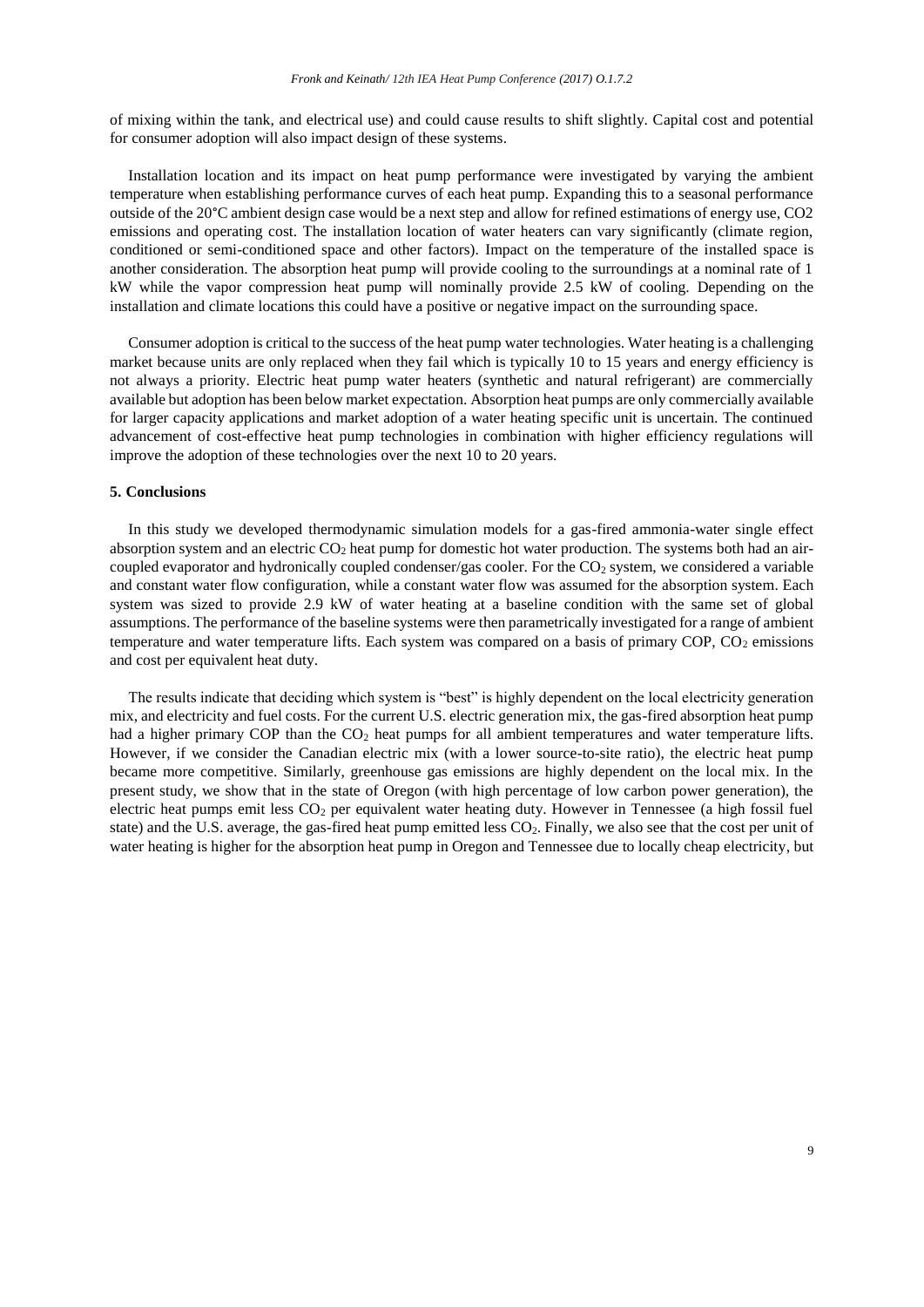

Fig. 7. Comparison of Cost of Heating of Gas-fired and Electric HPWHs for ambient of 20°C and a Temperature Lift of 45 K.

more cost effective for the U.S. on average. From a thermodynamic perspective, both heat pump technologies are preferable to pure gas-fired or electrical resistance heating. Furthermore, the use of natural refrigerants in both system is advantageous given the continued phase out of higher GWP synthetic refrigerants. The optimal system from a consumer's perspective will require consideration of capital, installation and local fuel costs. The optimal system from a greenhouse gas reduction policy perspective will require an understanding of the local electricity mix as well as nominal ambient temperatures. Finally, as the electricity grid in North America and globally continues to become more renewable, the electric based systems will become more attractive, unless there is a dramatic deviation between the cost of natural gas and electricity.

# **References**

- [1] EIA, 2013, "2009 Residential Energy Consumption Survery Data" [Online]. Available: http://www.eia.gov/consumption/residential/data/2009/.
- [2] Hepbasli, A., and Kalinci, Y., 2009, "A review of heat pump water heating systems," Renew. Sustain. Energy Rev., **13**(6–7), pp. 1211–1229.
- [3] EPA, 2016, "Significant New Alternatives Policy (SNAP): Refrigeration and Air Conditioning" [Online]. Available: https://www.epa.gov/snap/refrigeration-and-air-conditioning. [Accessed: 05-Apr-2016].
- [4] Schulz, M., and Kourkoulas, D., 2014, "Regulation (EU) No 517/2014 of the European Parliament and of the Council of 16 April 2014 on fluorinated greenhouse gases and repealing Regulation (EC) No 842/2006," Off. J. Eur. Union, **2014**(517), p. L150/195-230.
- [5] Lorentzen, G., 1994, "Revival of carbon dioxide as a refrigerant," Int. J. Refrig., **17**(5), pp. 292–301.
- [6] Goodman, C., Fronk, B. M., and Garimella, S., 2011, "Transcritical carbon dioxide microchannel heat pump water heaters: Part I – validated component simulation modules," Int. J. Refrig., **34**(4), pp. 859–869.
- [7] Goodman, C., Fronk, B. M., and Garimella, S., 2011, "Transcritical carbon dioxide microchannel heat pump water heaters: Part II – System simulation and optimization," Int. J. Refrig., **34**(4), pp. 870–880.
- [8] Fronk, B. M., and Garimella, S., 2011, "Water-coupled carbon dioxide microchannel gas cooler for heat pump water heaters: Part I - Experiments," Int. J. Refrig., **34**(1), pp. 7–16.
- [9] Fronk, B. M., and Garimella, S., 2011, "Water-coupled carbon dioxide microchannel gas cooler for heat pump water heaters: Part II – Model development and validation," Int. J. Refrig., **34**(1), pp. 17–28.
- [10] Kim, M. H., Pettersen, J., and Bullard, C. W., 2004, "Fundamental process and system design issues in CO2 vapor compression systems," Prog. Energy Combust. Sci., **30**(2), pp. 119–174.
- [11] Austin, B. T., and Sumathy, K., 2011, "Transcritical carbon dioxide heat pump systems: A review," Renew. Sustain. Energy Rev., **15**(8), pp. 4013–4029.
- [12] Ma, Y., Liu, Z., and Tian, H., 2013, "A review of transcritical carbon dioxide heat pump and refrigeration cycles," Energy, **55**(2013), pp. 156–172.
- [13] 2016, "Heat4U Proejct Gas Absorption Heat Pump Solution for Exisiting Residential Buildings" [Online]. Available: http://heat4u.eu/en/.
- [14] 2016, "Low-Cost Gas Heat Pump for Building Space Heating" [Online]. Available: